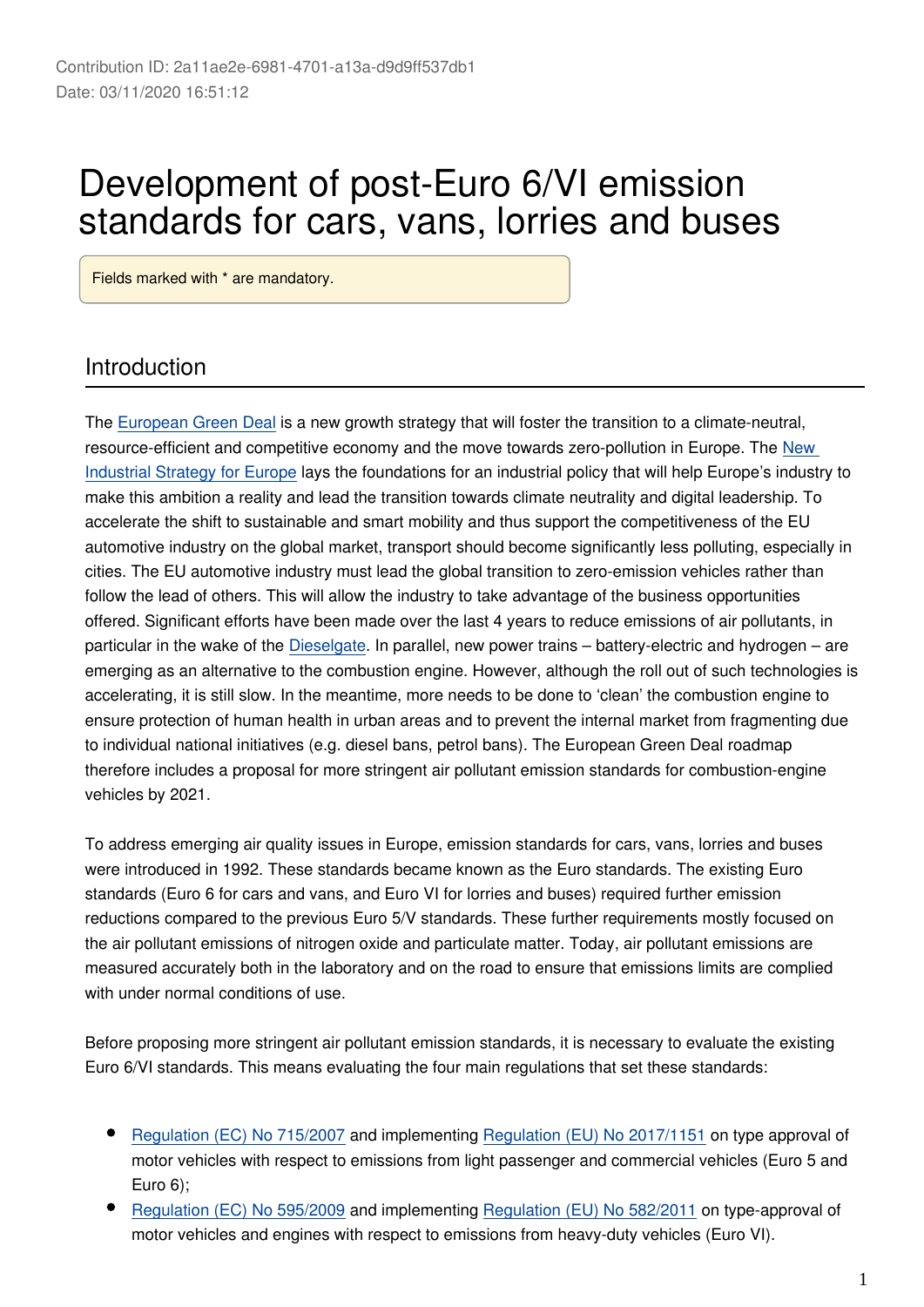For more information, please see the [Inception Impact Assessment.](https://ec.europa.eu/info/law/better-regulation/have-your-say/initiatives/12313-Development-of-Euro-7-emission-standards-for-cars-vans-lorries-and-buses)

The purpose of this public consultation is to collect evidence and views from a broad range of stakeholders to assess the potential impacts of more stringent air pollutant emission standards, and to evaluate the Euro 6/VI standards thus far and see how these standards might develop in the future. It is therefore important that you complete this questionnaire as fully as possible. Responses can be provided in any EU official language.

## About you

Language of my contribution **\***

- Bulgarian
- <sup>O</sup> Croatian
- <sup>O</sup> Czech
- <sup>O</sup> Danish
- <sup>O</sup> Dutch
- <sup>o</sup> English
- <sup>O</sup> Estonian
- Finnish
- <sup>©</sup> French
- <sup>o</sup> Gaelic
- German
- <sup>©</sup> Greek
- Hungarian
- $\circ$  Italian
- Latvian
- Lithuanian
- Maltese
- $\bullet$  Polish
- Portuguese
- Romanian
- Slovak
- <sup>O</sup> Slovenian
- <sup>O</sup> Spanish
- <sup>O</sup> Swedish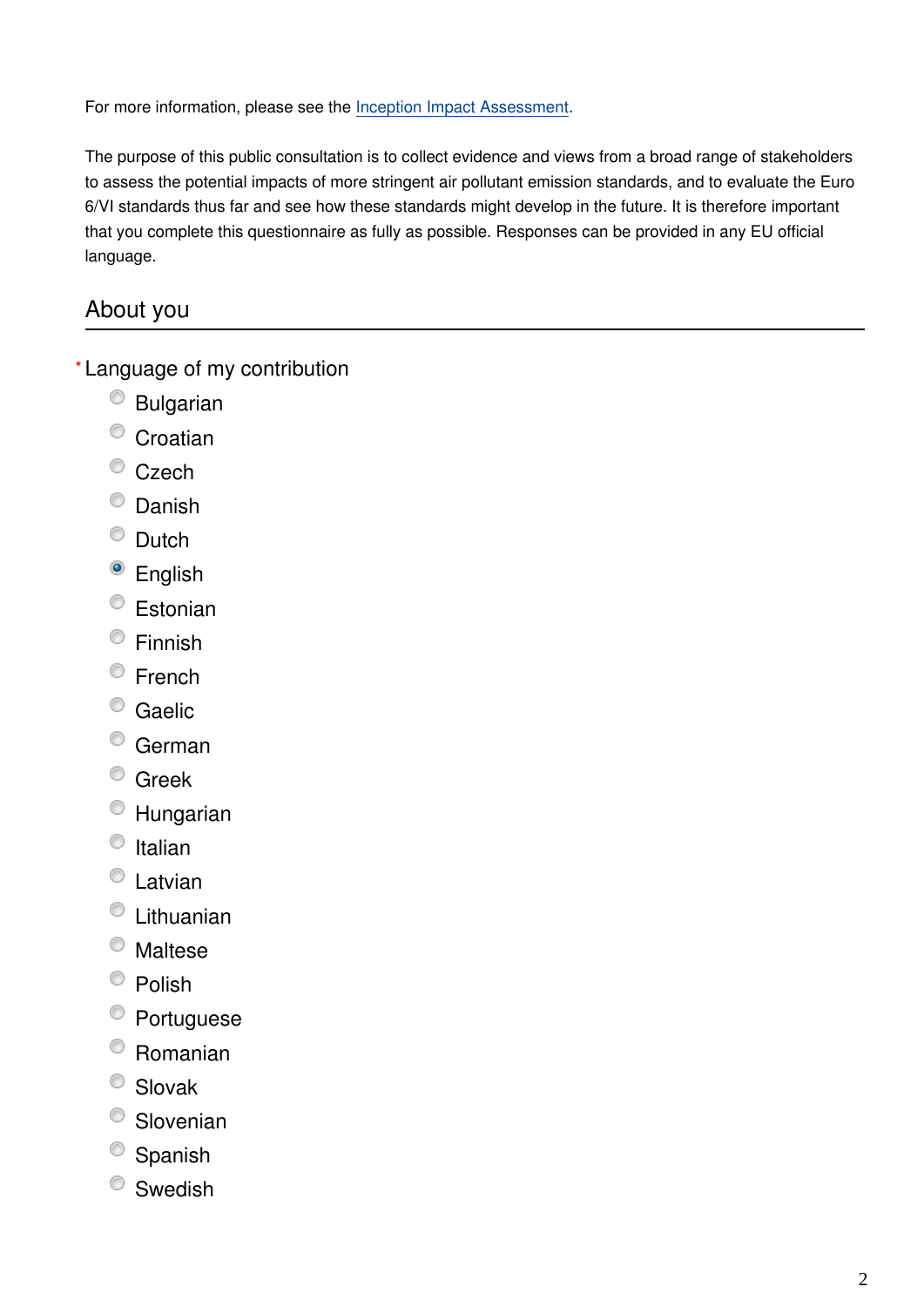- \*I am giving my contribution as
	- $\bullet$  Academic/research institution
	- <sup>o</sup> Business association
	- <sup>©</sup> Company/business organisation
	- <sup>©</sup> Consumer organisation
	- EU citizen
	- Environmental organisation
	- Non-EU citizen
	- Non-governmental organisation (NGO)
	- Public authority
	- **Trade union**
	- <sup>O</sup> Other

#### First name **\***

Zoi

#### Surname **\***

Sagia

#### Email (this won't be published) **\***

z.sagia@etrma.org

#### Organisation name **\***

*255 character(s) maximum*

European Tyre & Rubber Manufacturers Association

#### Organisation size **\***

- Micro (1 to 9 employees)
- Small (10 to 49 employees)
- $^{\circ}$  Medium (50 to 249 employees)
- Large (250 or more)

## Transparency register number

*255 character(s) maximum*

Check if your organisation is on the [transparency register](http://ec.europa.eu/transparencyregister/public/homePage.do?redir=false&locale=en). It's a voluntary database for organisations seeking to influence EU decisionmaking.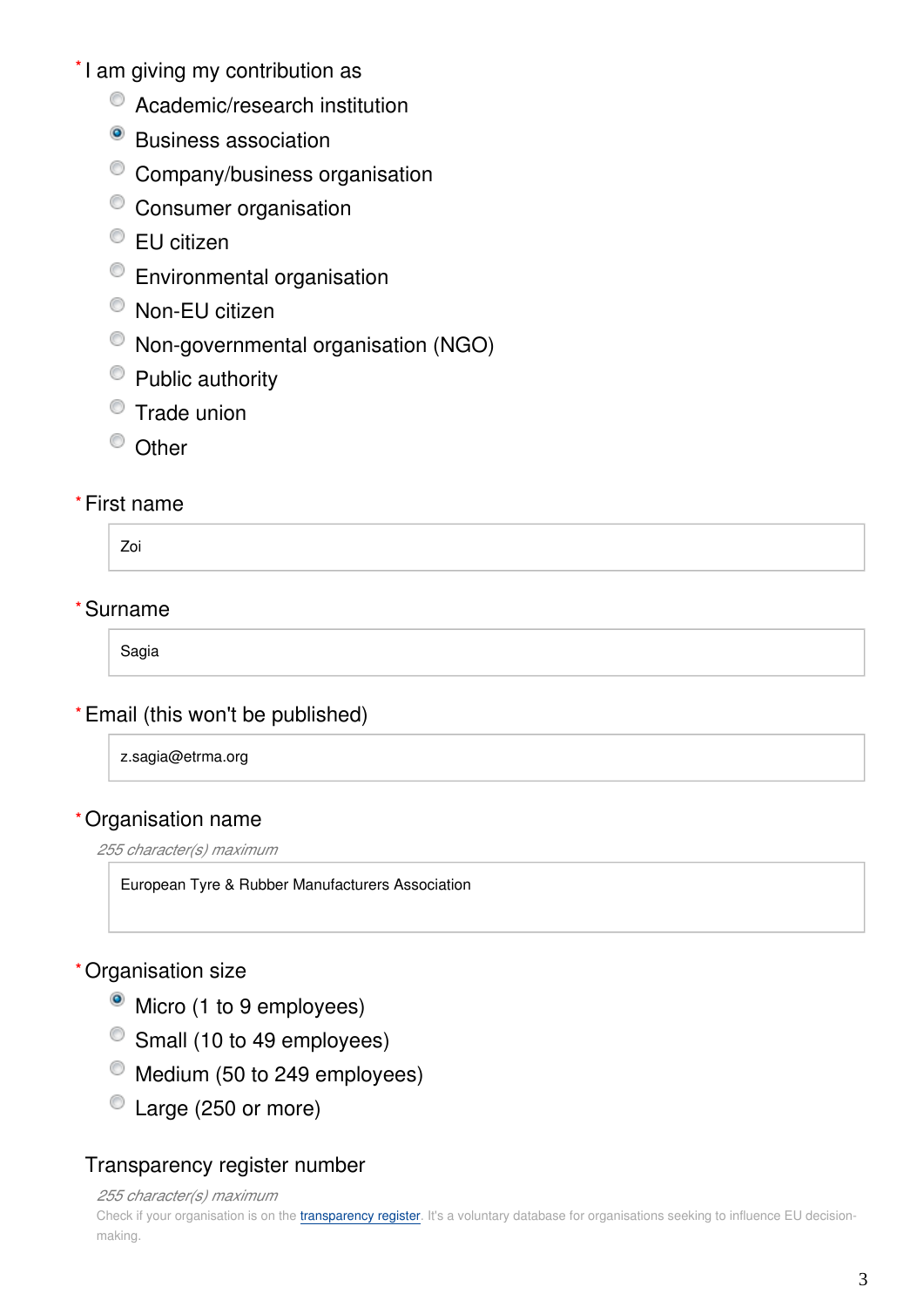#### Country of origin **\***

Please add your country of origin, or that of your organisation.

| iease auu your country or ongin, or that or your organisation.<br>Afghanistan | Djibouti                | Libya               | <b>Saint Martin</b>                           |
|-------------------------------------------------------------------------------|-------------------------|---------------------|-----------------------------------------------|
| Åland Islands                                                                 | Dominica                | Liechtenstein       | <b>Saint Pierre</b><br>and Miquelon           |
| Albania                                                                       | Dominican<br>Republic   | Lithuania           | <b>Saint Vincent</b><br>and the<br>Grenadines |
| Algeria                                                                       | Ecuador                 | Luxembourg          | Samoa                                         |
| American<br>Samoa                                                             | Egypt                   | Macau               | San Marino                                    |
| Andorra                                                                       | El Salvador             | Madagascar          | São Tomé and<br>Príncipe                      |
| Angola                                                                        | Equatorial<br>Guinea    | Malawi              | Saudi Arabia                                  |
| Anguilla                                                                      | Eritrea                 | Malaysia            | Senegal                                       |
| Antarctica                                                                    | Estonia                 | <b>Maldives</b>     | Serbia                                        |
| Antigua and<br><b>Barbuda</b>                                                 | Eswatini                | Mali                | Seychelles                                    |
| Argentina                                                                     | Ethiopia                | <b>Malta</b>        | Sierra Leone                                  |
| Armenia                                                                       | <b>Falkland Islands</b> | Marshall<br>Islands | Singapore                                     |
| Aruba                                                                         | <b>Faroe Islands</b>    | Martinique          | <b>Sint Maarten</b>                           |
| Australia                                                                     | Fiji                    | Mauritania          | Slovakia                                      |
| Austria                                                                       | Finland                 | <b>Mauritius</b>    | Slovenia                                      |
| Azerbaijan                                                                    | France                  | Mayotte             | Solomon<br>Islands                            |
| <b>Bahamas</b>                                                                | French Guiana           | Mexico              | Somalia                                       |
| <b>Bahrain</b>                                                                | French<br>Polynesia     | Micronesia          | South Africa                                  |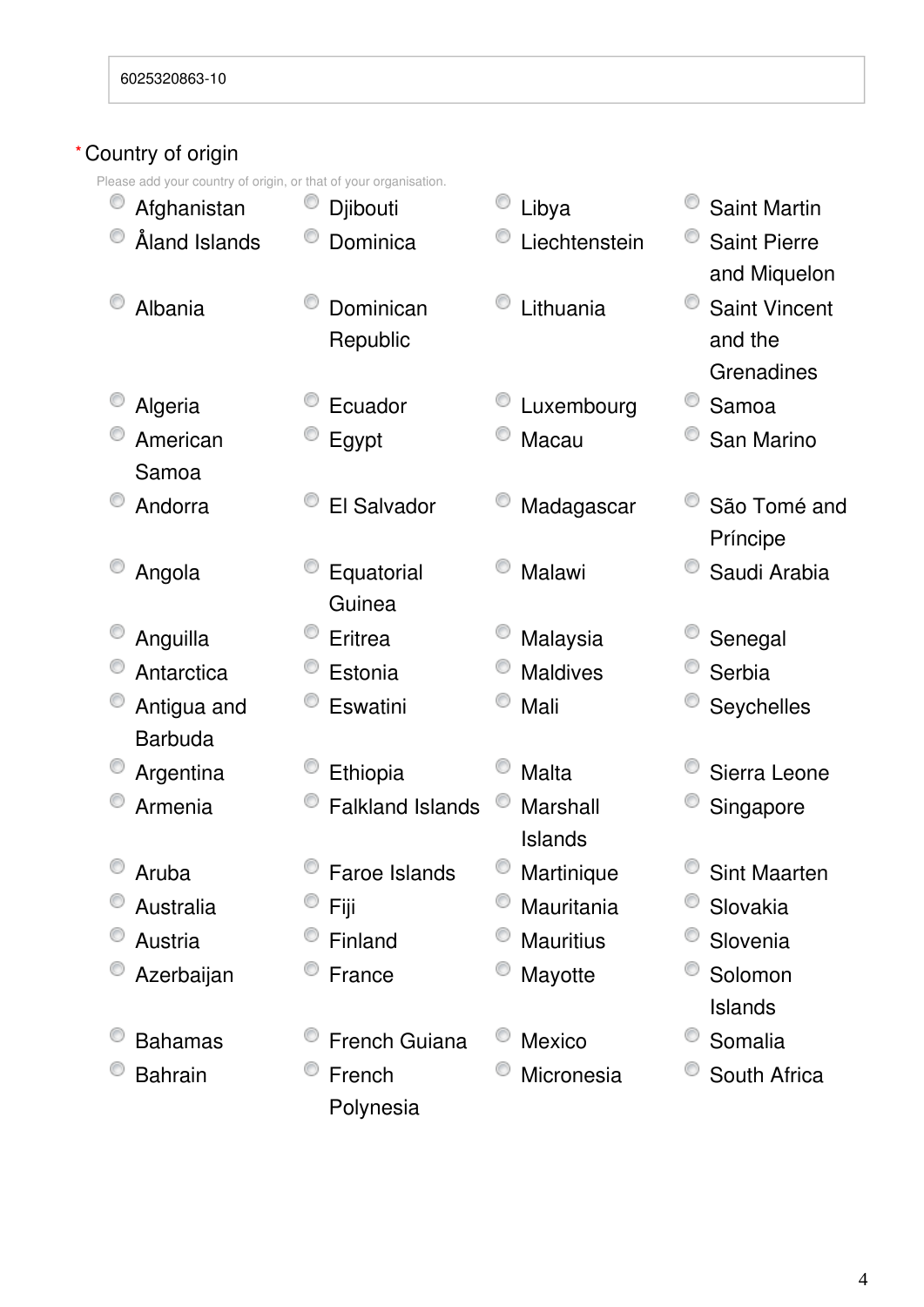| Bangladesh             | French<br>Southern and<br><b>Antarctic Lands</b> | Moldova                     | South Georgia<br>and the South<br>Sandwich<br><b>Islands</b> |
|------------------------|--------------------------------------------------|-----------------------------|--------------------------------------------------------------|
| <b>Barbados</b>        | Gabon                                            | Monaco                      | South Korea                                                  |
| <b>Belarus</b>         | Georgia                                          | Mongolia                    | South Sudan                                                  |
| <b>Belgium</b>         | Germany                                          | Montenegro                  | Spain                                                        |
| <b>Belize</b>          | Ghana                                            | Montserrat                  | Sri Lanka                                                    |
| <b>Benin</b>           | Gibraltar                                        | Morocco                     | Sudan                                                        |
| Bermuda                | Greece                                           | Mozambique                  | Suriname                                                     |
| <b>Bhutan</b>          | Greenland                                        | Myanmar                     | Svalbard and                                                 |
|                        |                                                  | /Burma                      | Jan Mayen                                                    |
| <b>Bolivia</b>         | Grenada                                          | Namibia                     | Sweden                                                       |
| <b>Bonaire Saint</b>   | Guadeloupe                                       | <b>Nauru</b>                | Switzerland                                                  |
| Eustatius and          |                                                  |                             |                                                              |
| Saba                   |                                                  |                             |                                                              |
| Bosnia and             | Guam                                             | Nepal                       | Syria                                                        |
| Herzegovina            |                                                  |                             |                                                              |
| <b>Botswana</b>        | Guatemala                                        | Netherlands                 | <b>Taiwan</b>                                                |
| <b>Bouvet Island</b>   | Guernsey                                         | New Caledonia               | Tajikistan                                                   |
| <b>Brazil</b>          | Guinea                                           | New Zealand                 | Tanzania                                                     |
| <b>British Indian</b>  | Guinea-Bissau                                    | Nicaragua                   | <b>Thailand</b>                                              |
| <b>Ocean Territory</b> |                                                  |                             |                                                              |
| <b>British Virgin</b>  | Guyana                                           | Niger                       | The Gambia                                                   |
| <b>Islands</b>         |                                                  |                             |                                                              |
| <b>Brunei</b>          | Haiti                                            | Nigeria                     | Timor-Leste                                                  |
| <b>Bulgaria</b>        | <b>Heard Island</b>                              | <b>Niue</b>                 | <b>Togo</b>                                                  |
|                        | and McDonald                                     |                             |                                                              |
| <b>Burkina Faso</b>    | <b>Islands</b><br>Honduras                       | Norfolk Island              | Tokelau                                                      |
|                        |                                                  |                             |                                                              |
| <b>Burundi</b>         | Hong Kong                                        | Northern<br>Mariana Islands | Tonga                                                        |
| Cambodia               | Hungary                                          | North Korea                 | <b>Trinidad and</b>                                          |
|                        |                                                  |                             | Tobago                                                       |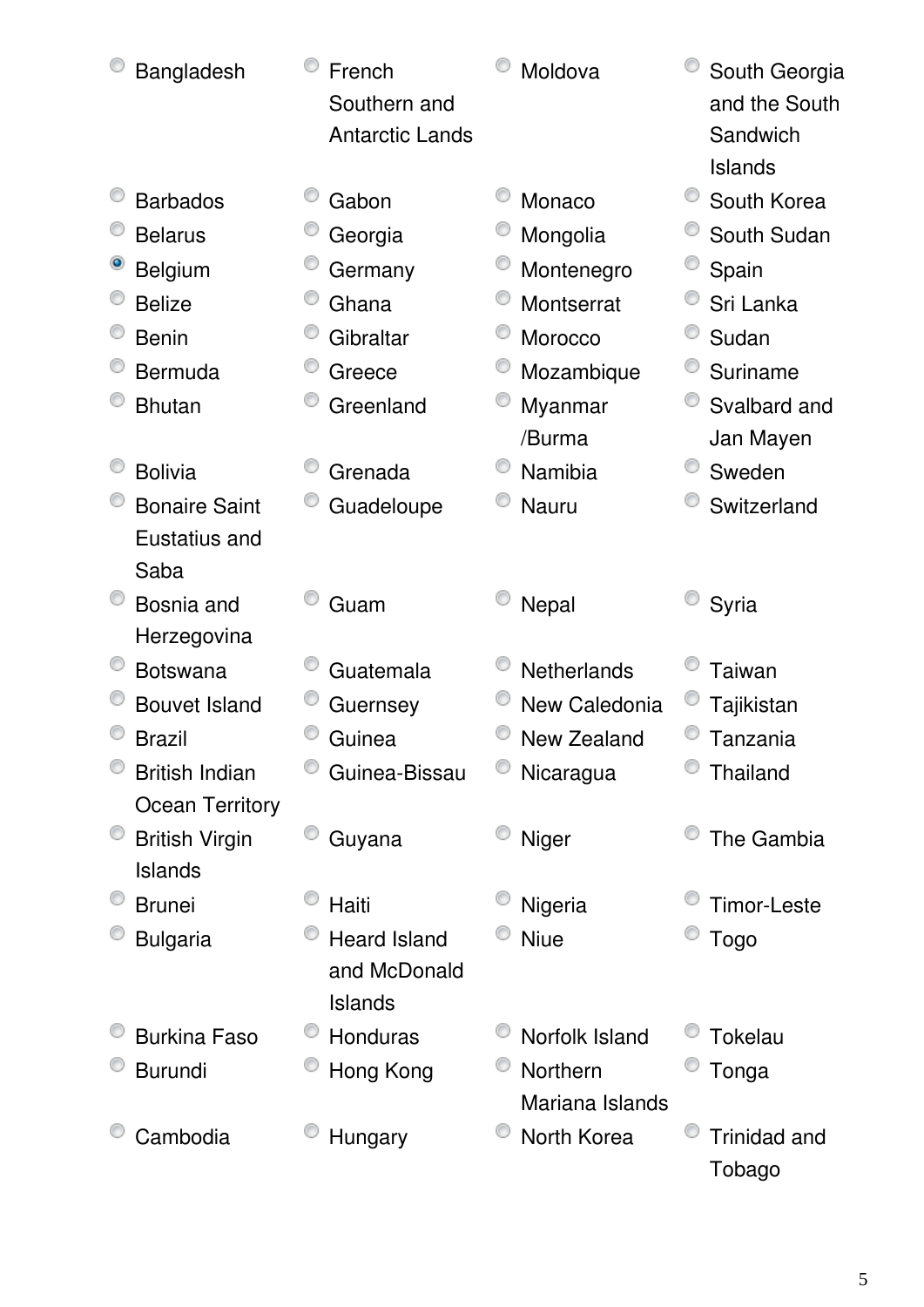| Cameroon                           | Iceland       | <b>North</b><br>Macedonia | Tunisia               |
|------------------------------------|---------------|---------------------------|-----------------------|
| Canada                             | India         | Norway                    | <b>Turkey</b>         |
| Cape Verde                         | Indonesia     | Oman                      | Turkmenistan          |
| Cayman Islands                     | Iran          | Pakistan                  | <b>Turks and</b>      |
|                                    |               |                           | Caicos Islands        |
| <b>Central African</b><br>Republic | Iraq          | Palau                     | Tuvalu                |
| Chad                               | Ireland       | Palestine                 | Uganda                |
| Chile                              | Isle of Man   | Panama                    | <b>Ukraine</b>        |
| China                              | <b>Israel</b> | Papua New                 | <b>United Arab</b>    |
|                                    |               | Guinea                    | Emirates              |
| Christmas                          | Italy         | Paraguay                  | <b>United</b>         |
| Island                             |               |                           | Kingdom               |
| Clipperton                         | Jamaica       | Peru                      | <b>United States</b>  |
| Cocos (Keeling)                    | Japan         | Philippines               | <b>United States</b>  |
| Islands                            |               |                           | <b>Minor Outlying</b> |
|                                    |               |                           | <b>Islands</b>        |
| Colombia                           | Jersey        | <b>Pitcairn Islands</b>   | Uruguay               |
| Comoros                            | Jordan        | Poland                    | <b>US Virgin</b>      |
|                                    |               |                           | <b>Islands</b>        |
| Congo                              | Kazakhstan    | Portugal                  | Uzbekistan            |
| Cook Islands                       | Kenya         | <b>Puerto Rico</b>        | Vanuatu               |
| Costa Rica                         | Kiribati      | Qatar                     | <b>Vatican City</b>   |
| Côte d'Ivoire                      | Kosovo        | Réunion                   | Venezuela             |
| Croatia                            | Kuwait        | Romania                   | Vietnam               |
| Cuba                               | Kyrgyzstan    | Russia                    | <b>Wallis and</b>     |
|                                    |               |                           | Futuna                |
| Curaçao                            | Laos          | Rwanda                    | O<br>Western          |
|                                    |               |                           | Sahara                |
| Cyprus                             | Latvia        | Saint                     | Yemen                 |
|                                    |               | Barthélemy                |                       |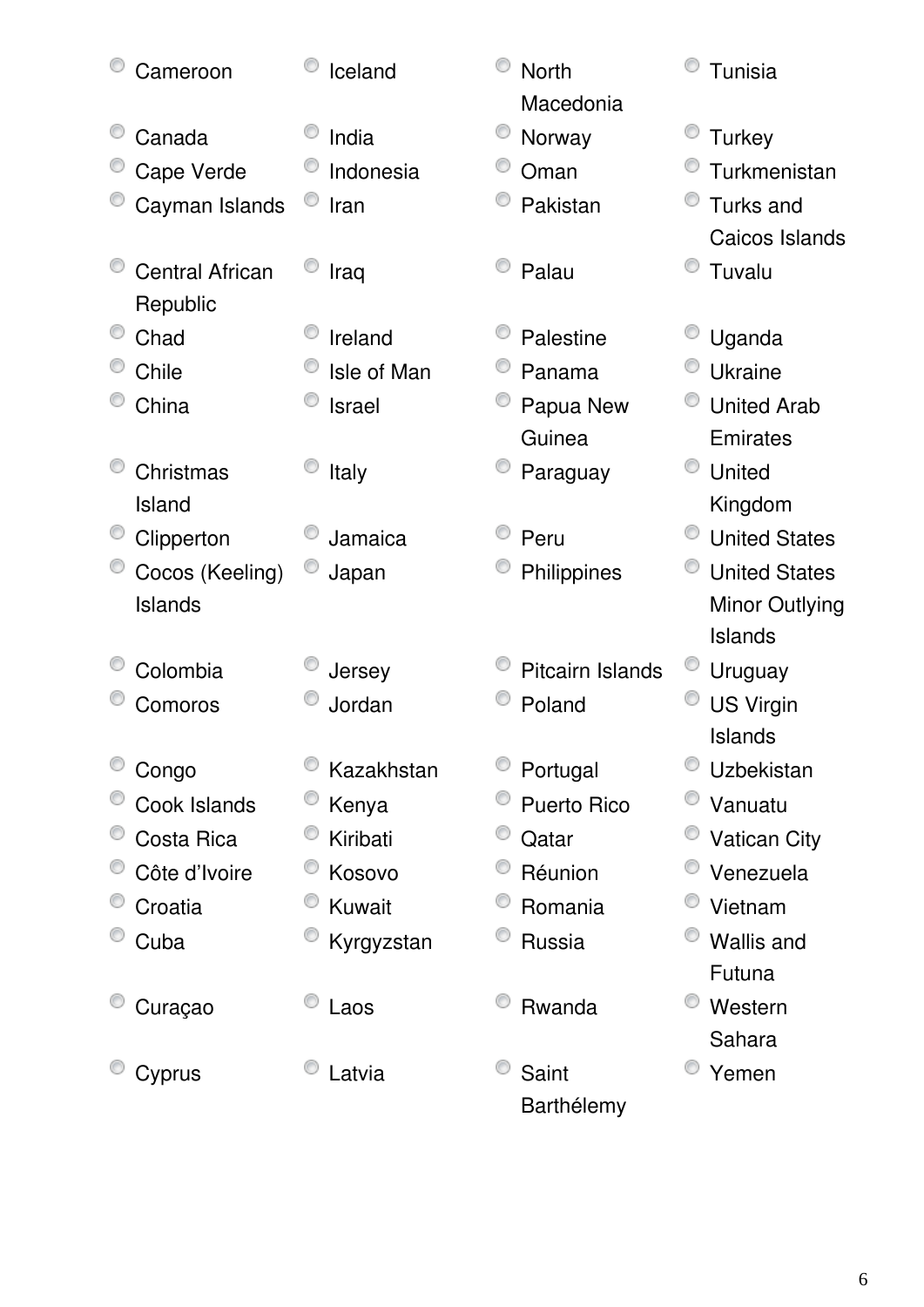| Czechia                                | Lebanon                                        | Saint Helena<br>Ascension and<br>Tristan da | Zambia   |
|----------------------------------------|------------------------------------------------|---------------------------------------------|----------|
| Democratic<br>Republic of the<br>Congo | Lesotho                                        | Cunha<br>Saint Kitts and<br><b>Nevis</b>    | Zimbabwe |
| <b>Denmark</b>                         | Liberia                                        | Saint Lucia                                 |          |
| What is your business sector?          |                                                |                                             |          |
|                                        | Car, van, lorry or bus manufacturers           |                                             |          |
| Automotive component suppliers         |                                                |                                             |          |
| Car, van, lorry or bus operators       |                                                |                                             |          |
| Fuel industry                          |                                                |                                             |          |
|                                        | Customers and/or users (of transport services) |                                             |          |

- <sup>O</sup> Labour rights
- Other(s)

**\***

#### Please specify.

*50 character(s) maximum*

European Tyre Manufacturers

Please state if the sector or industry you represent is involved in the **\*** implementation of Euro 6/VI standards.

- Yes
- $\bullet$  No
- Not relevant

#### Publication privacy settings **\***

The Commission will publish the responses to this public consultation. You can choose whether you would like your details to be made public or to remain anonymous.

## **Anonymous**

Only your type of respondent, country of origin and contribution will be published. All other personal details (name, organisation name and size, transparency register number) will not be published.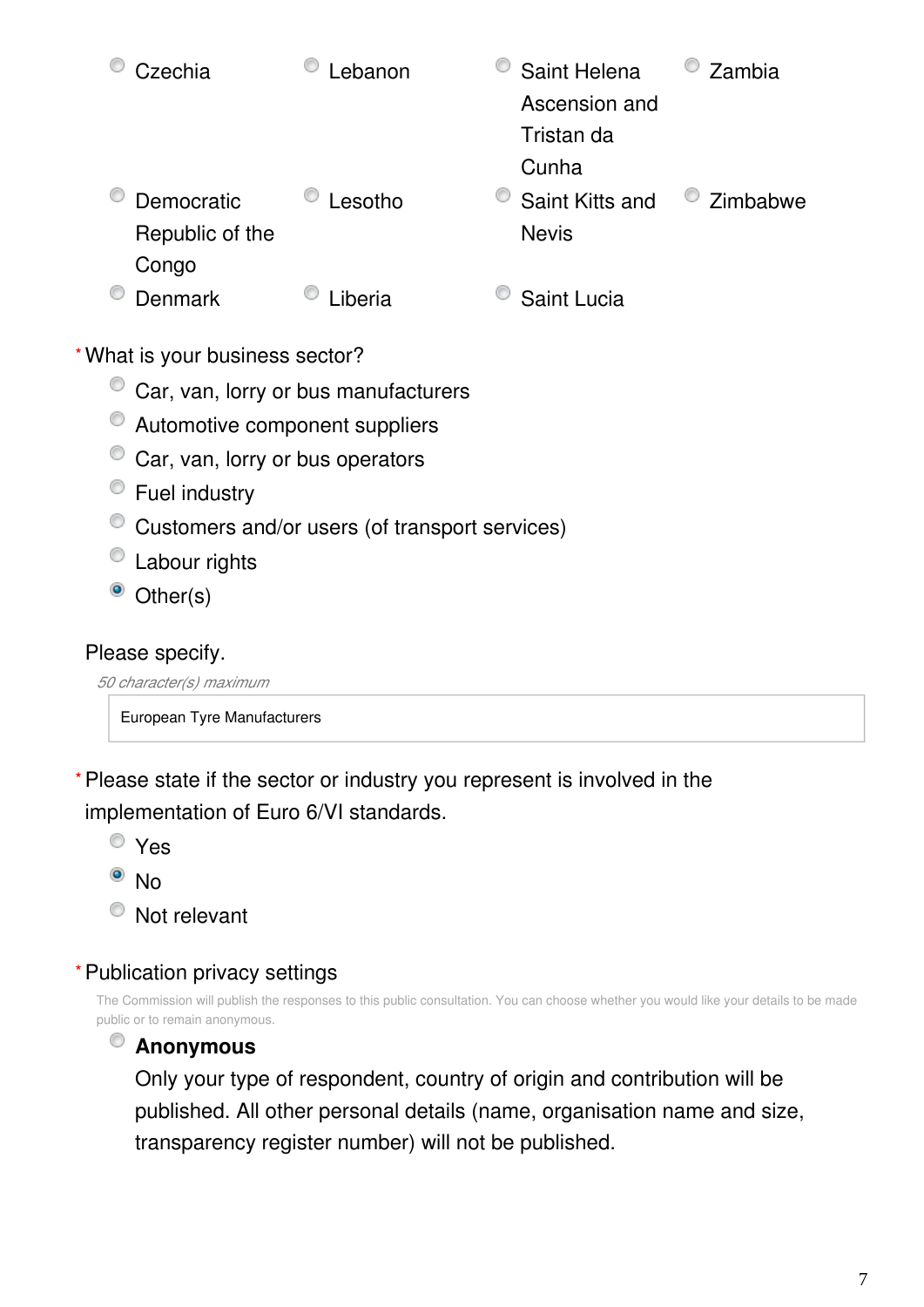## <sup>o</sup> Public

Your personal details (name, organisation name and size, transparency register number, country of origin) will be published with your contribution.

### $\blacksquare$  I agree with the [personal data protection provisions](https://ec.europa.eu/info/law/better-regulation/specific-privacy-statement_en)

### General questions

#### **1. How well informed are you about the following initiatives and policies?**

|                                                     | Very well<br>informed | Moderately<br>informed | Somewhat<br>informed | Little<br>informed | Not at all<br>informed |
|-----------------------------------------------------|-----------------------|------------------------|----------------------|--------------------|------------------------|
|                                                     |                       |                        |                      |                    |                        |
| * Paris Agreement                                   | $\bullet$             |                        | ⋒                    | ⋒                  |                        |
| * European Green Deal                               | $\bullet$             | ⋒                      | ⋒                    | ⋒                  |                        |
| * New Industrial Strategy for<br>Europe             | ۵                     |                        |                      |                    |                        |
| * Euro 6/VI standards                               | $\bullet$             | A                      | ⋒                    | A                  |                        |
| * Type-approval of motor<br>vehicles                | $\bullet$             |                        |                      |                    |                        |
| * In-service verification of<br>registered vehicles | ۰                     |                        |                      |                    |                        |

## **2. Have the Euro standards been effective? To what extent do you agree with the following statements?**

|                                                                                                                   | Completely<br>agree | Somewhat<br>agree | <b>Neither</b><br>disagree<br>nor<br>agree | Somewhat<br>disagree | Completely<br>disagree | don'<br>know |
|-------------------------------------------------------------------------------------------------------------------|---------------------|-------------------|--------------------------------------------|----------------------|------------------------|--------------|
| * The limits for air<br>pollutant emissions<br>for new vehicles<br>are strict enough                              |                     | €                 | ⋒                                          |                      |                        |              |
| * The limits for air<br>pollutant emissions<br>for new vehicles do<br>not cover all<br>relevant air<br>pollutants |                     | C                 | ⋒                                          | ⋒                    |                        |              |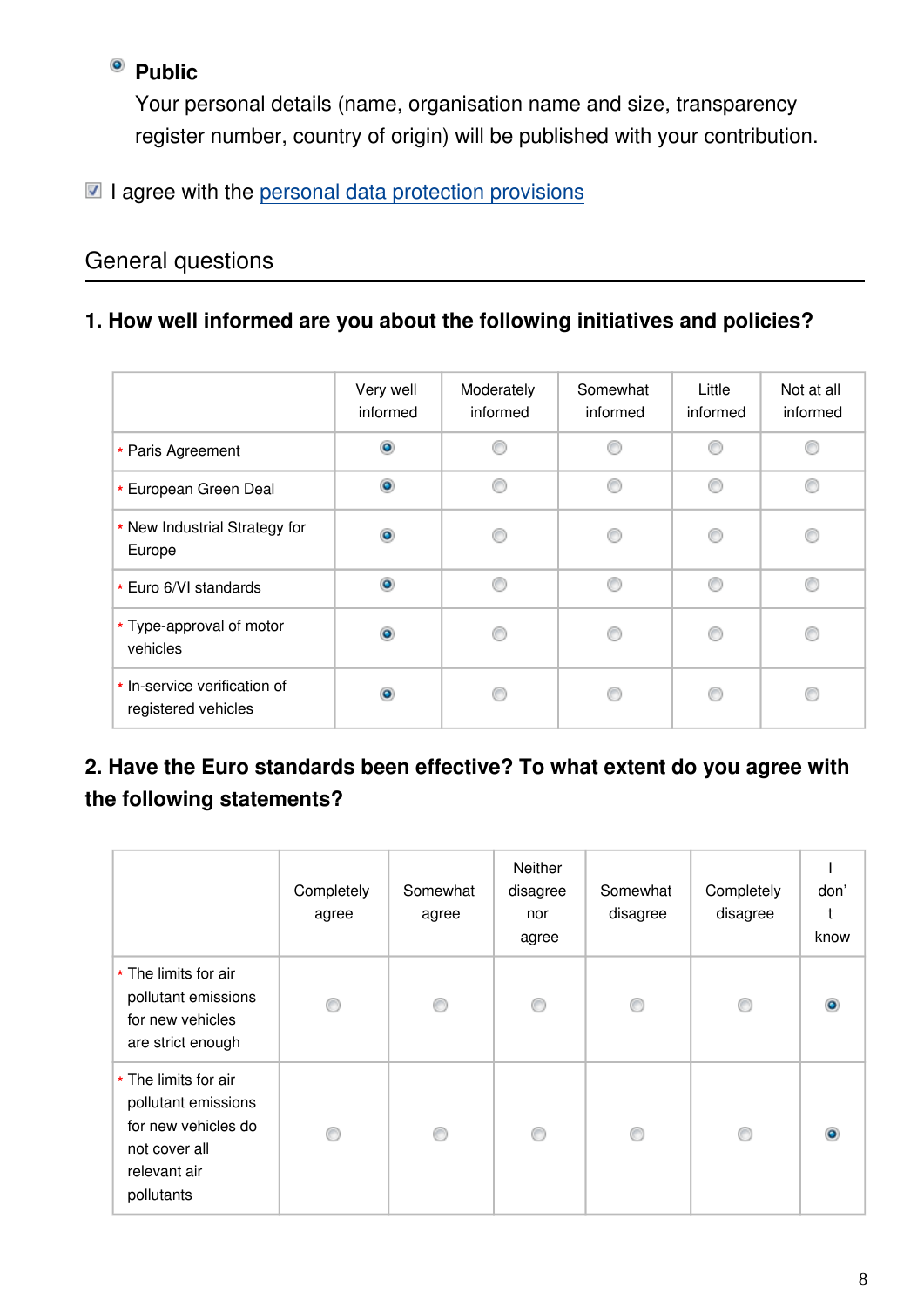| * Vehicles comply<br>with pollutant<br>emission limits over<br>their entire lifetime              | € | C | C |  |
|---------------------------------------------------------------------------------------------------|---|---|---|--|
| * Vehicles comply<br>with pollutant<br>emission limits in<br>all real-world<br>driving conditions | O | ⋒ | O |  |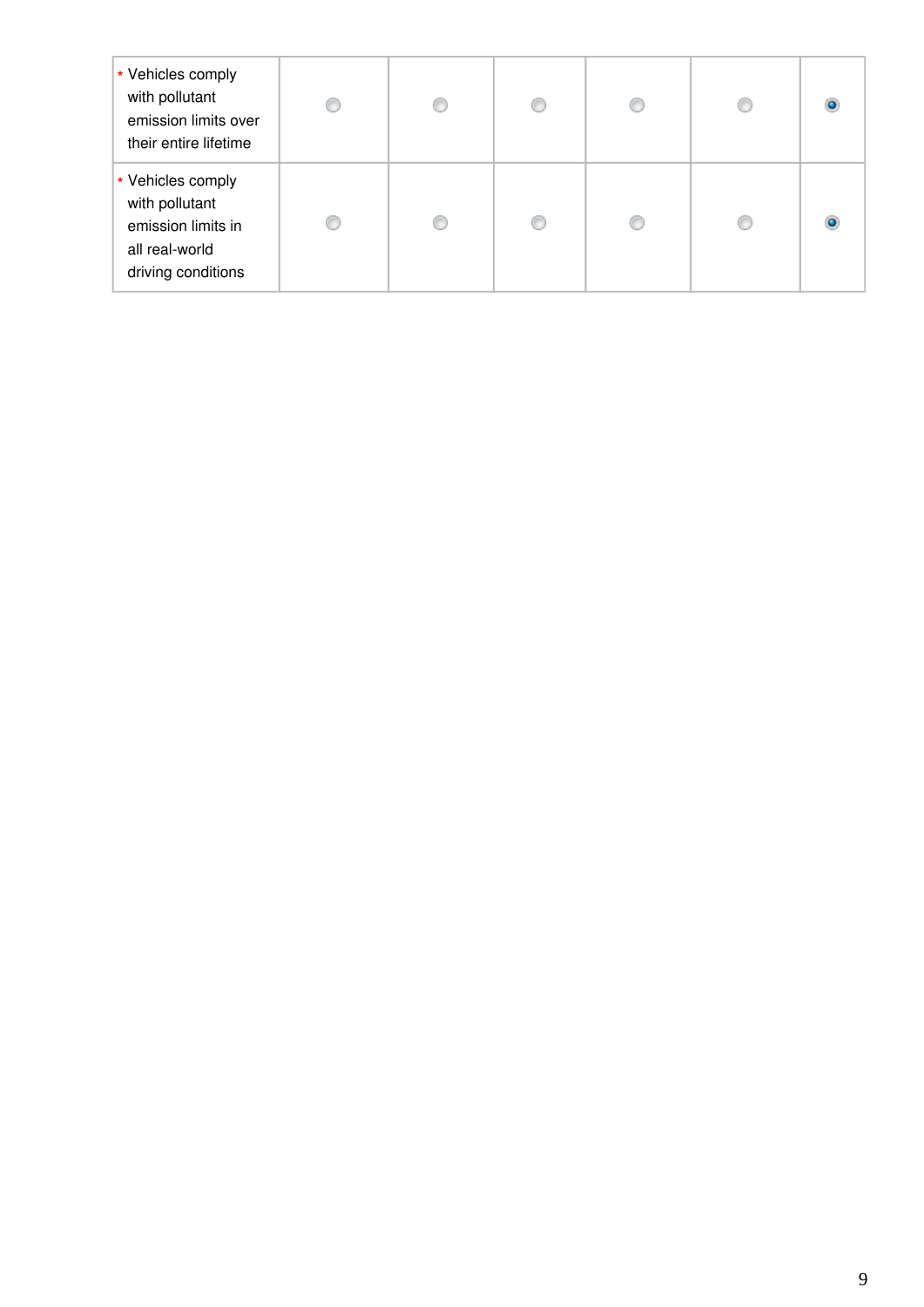## **3. Over the past 10 years, based on your experience what has happened to:**

|                                                                       | Decreased<br>significantly | Decreased<br>slightly | No.<br>change | Increased<br>slightly | Increased<br>significantly | l don't<br>know |
|-----------------------------------------------------------------------|----------------------------|-----------------------|---------------|-----------------------|----------------------------|-----------------|
| * The air quality in urban areas                                      |                            |                       | C             | ◎                     |                            | $\bullet$       |
| * Air pollution originating from new cars and vans on<br>EU roads     |                            | $\circ$               |               | ◎                     |                            | €               |
| * Air pollution originating from new lorries and buses<br>on EU roads |                            | $\circ$               |               | ◎                     |                            | O               |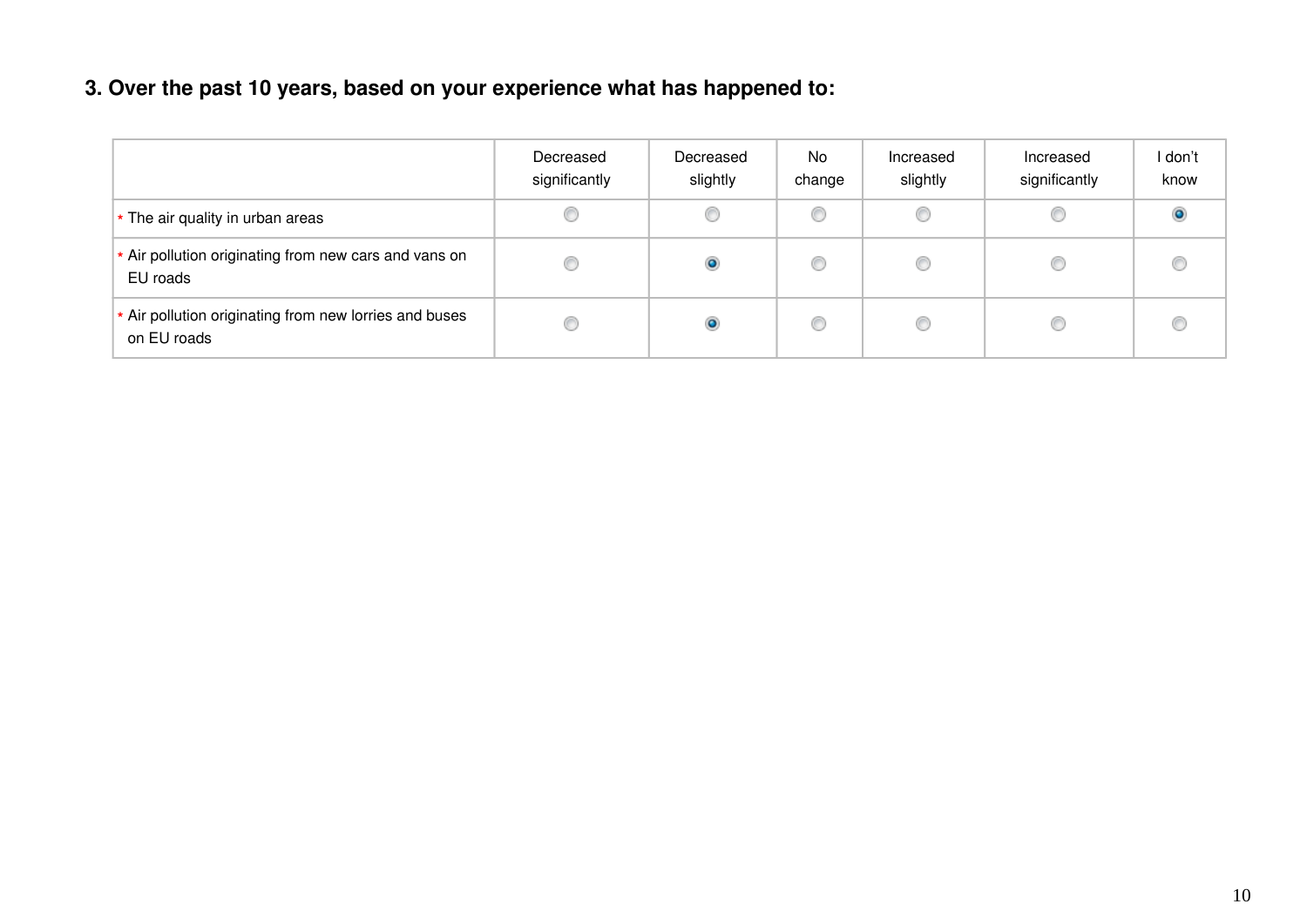# **3.1. In your view, what effect did the Euro 6/VI standards have on the price of the following vehicles?**

|                       | Decreased<br>significantly | Decreased<br>slightly | No<br>change | Increased<br>slightly | Increased<br>significantly | I don't<br>know |
|-----------------------|----------------------------|-----------------------|--------------|-----------------------|----------------------------|-----------------|
| * Price of<br>cars    | 0                          | 0                     | 0            | O                     |                            | $\bullet$       |
| * Price of<br>vans    | O                          | €                     | O            | C                     |                            | $\bullet$       |
| * Price of<br>lorries | ◎                          | C                     | ◎            | ⋒                     |                            | $\bullet$       |
| * Price of<br>buses   | O                          | 6                     | O            | €                     |                            | $\bullet$       |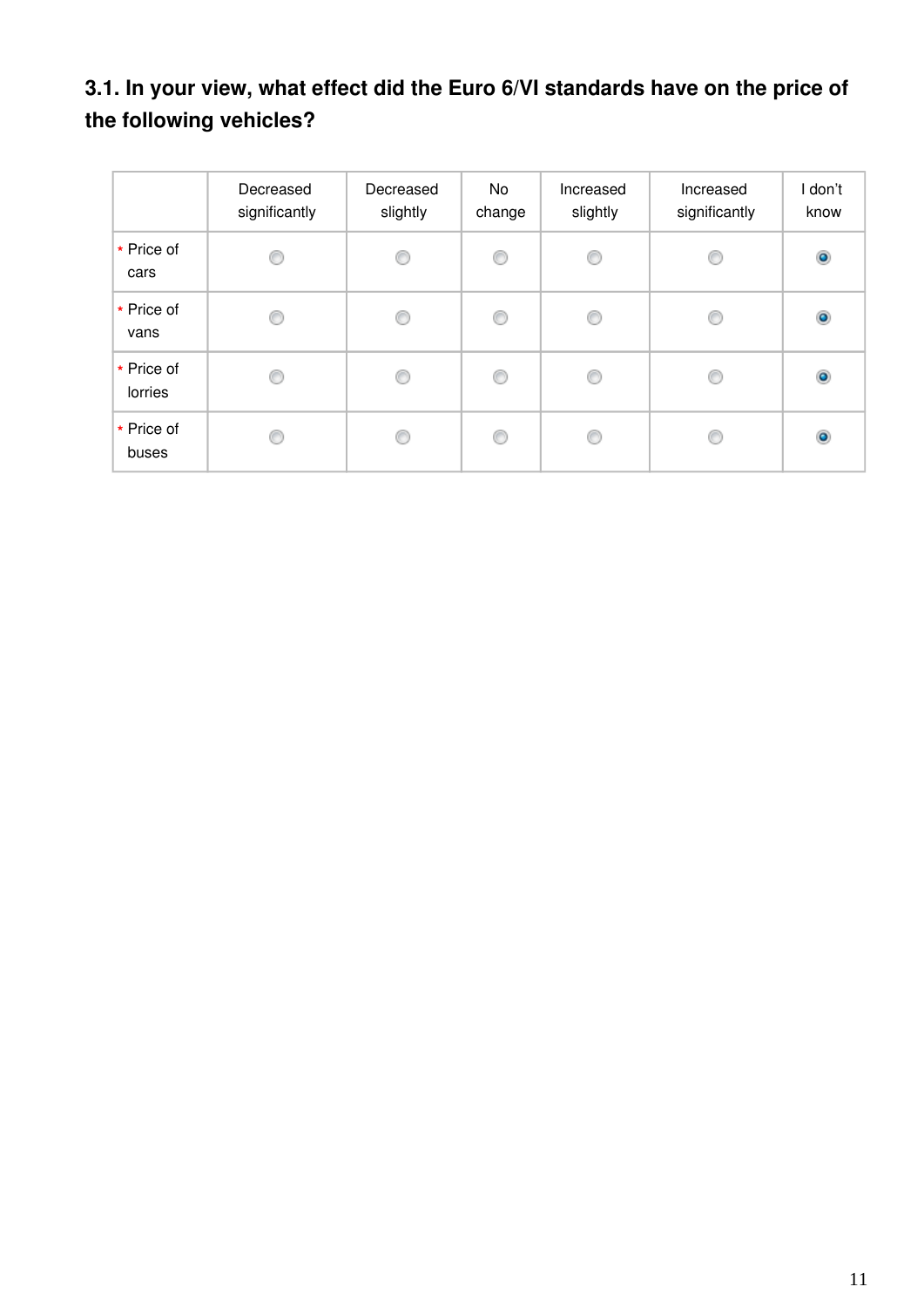## **4. To what extent do you agree with the following statements on the need for regulations on air pollutant emissions from road transport?**

|                                                                                                                                         | Completely<br>agree | Somewhat<br>agree | Neither<br>disagree<br>nor agree | Somewhat<br>disagree | Completely<br>disagree | don'<br>know |
|-----------------------------------------------------------------------------------------------------------------------------------------|---------------------|-------------------|----------------------------------|----------------------|------------------------|--------------|
| Regulations on air pollutant emissions are necessary to ensure a high<br>level of environmental and health protection in the EU         |                     | m                 | ∩                                | ⊙                    | ⋒                      |              |
| Regulations on air pollutant emissions encourage the development of<br>innovative technologies for cleaner vehicles                     |                     |                   | ⊙                                | ⋒                    |                        |              |
| EU regulations on air pollutant emissions are more efficient than<br>national regulations on air pollutant emissions                    |                     | ⋒                 | ∩                                | ⊙                    | ⋒                      |              |
| EU regulations on air pollutant emissions are too costly and make cars<br>unduly expensive                                              |                     | ⋒                 | ⊙                                | ⊙                    |                        |              |
| Increasing public awareness of the harmful effects of air pollutant<br>emissions from road transport has the same effect as regulations |                     | €                 | ⊙                                | 0                    | €                      |              |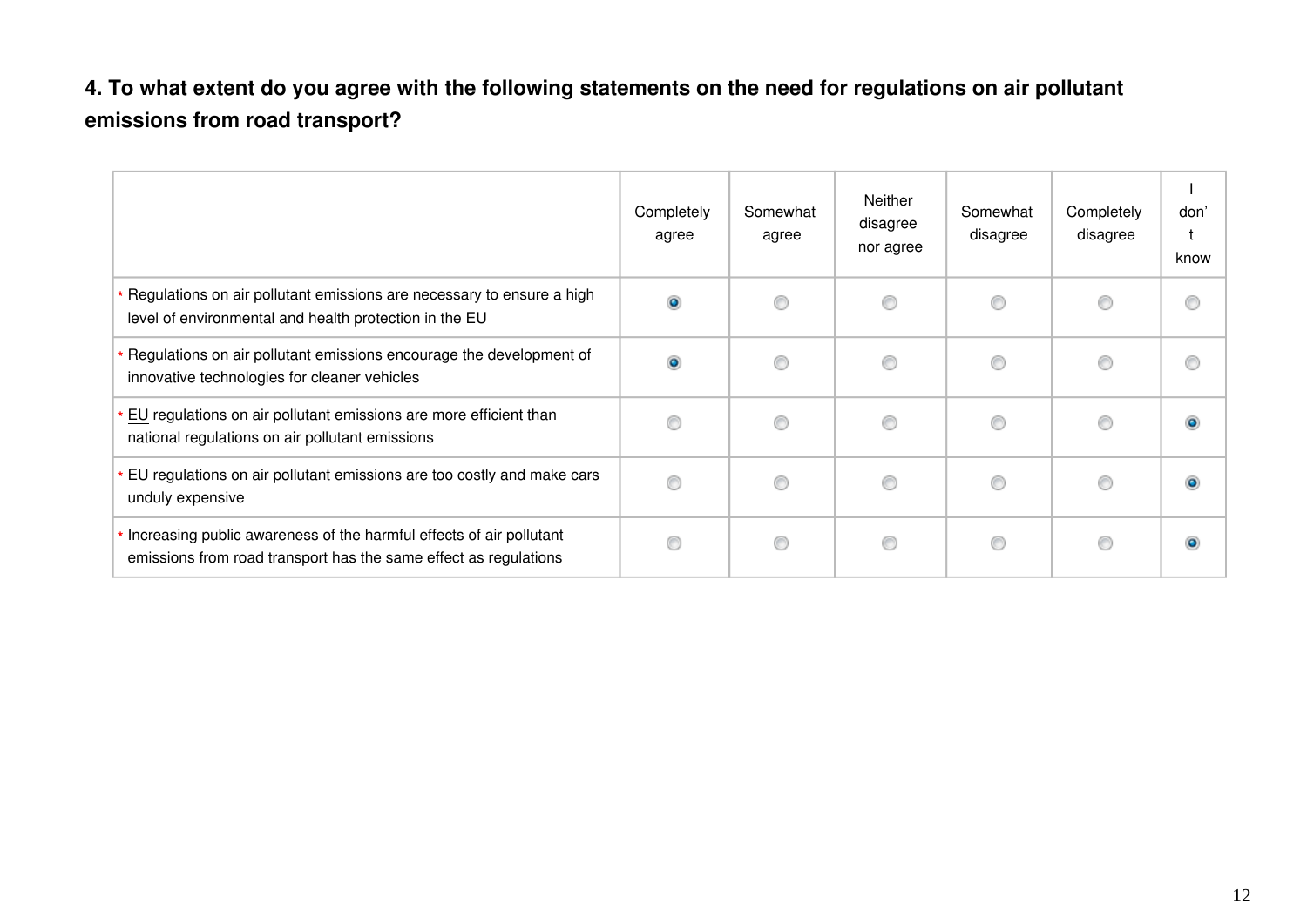## **5. Are the Euro standards still relevant today? To what extent do you agree with the following statements?**

|                                                                                                                    | Completely<br>agree | Somewhat<br>agree | Neither<br>disagree nor<br>agree | Somewhat<br>disagree | Completely<br>disagree | don'<br>$\ddot{}$<br>know |
|--------------------------------------------------------------------------------------------------------------------|---------------------|-------------------|----------------------------------|----------------------|------------------------|---------------------------|
| * Euro standards for cars and vans have been appropriate for<br>reducing pollutant emissions from road transport   | €                   |                   | ۱                                | ⊙                    | O                      | ⊙                         |
| Euro standards for lorries and buses have been appropriate for<br>reducing pollutant emissions from road transport | 6                   |                   | ۱                                | ⊙                    | C                      | ⊙                         |
| * New Euro standards would be appropriate to further reduce air<br>pollutant emissions from cars and vans          | €                   |                   | 0                                | ⊙                    | C                      | $\bullet$                 |
| * New Euro standards would be appropriate to further reduce air<br>pollutant emissions from lorries and buses      | 6                   |                   | 0                                | ⊙                    | C                      | $\bullet$                 |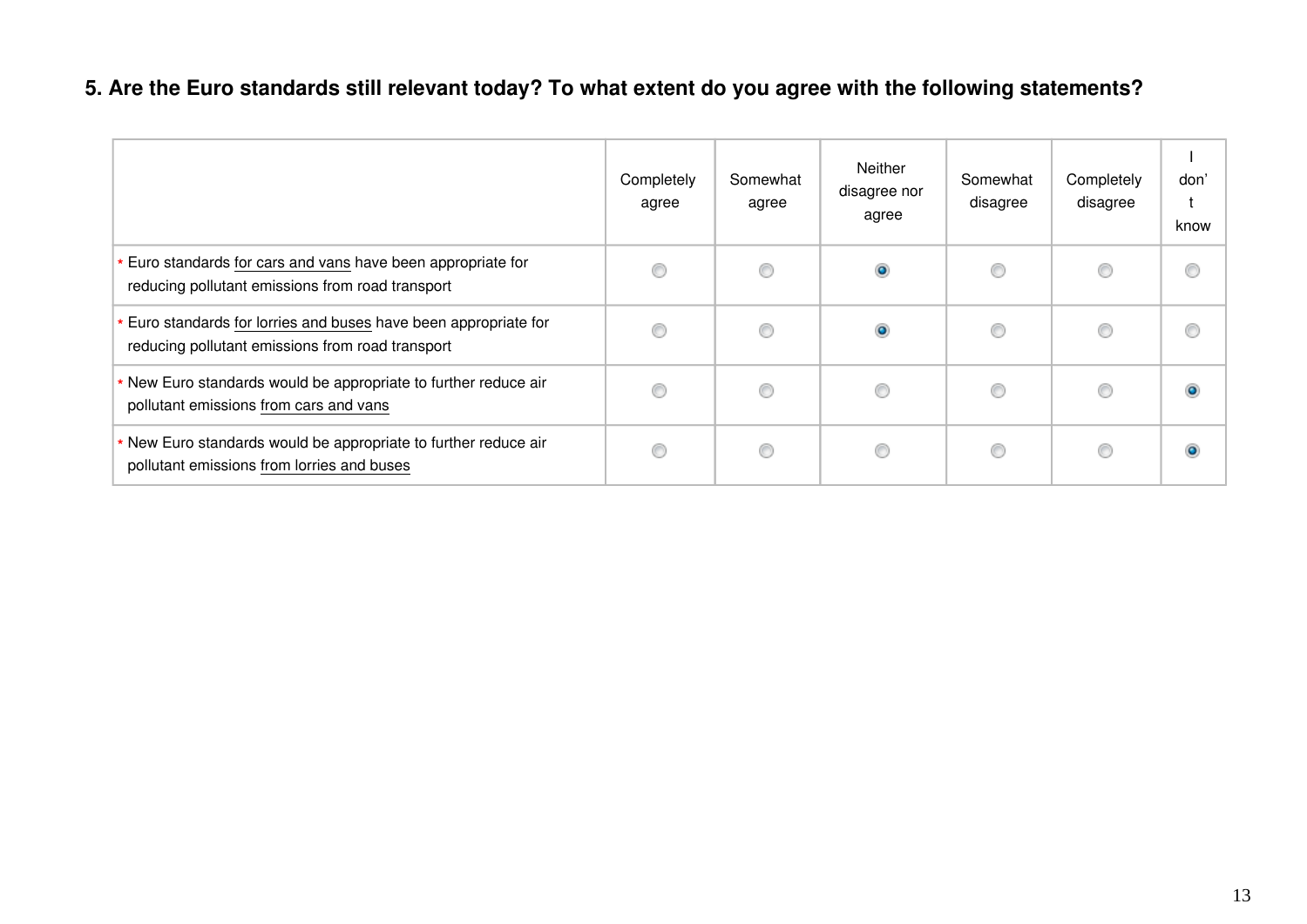**5.1. Which measures are the most successful to limit pollutant emissions from vehicles? Please rank the following measures from 1 being the most successful measure to 7 being the least successful.**

|                                                                      | 1 | $\mathbf{2}$ | 3         | 4 | 5 | 6         |  |
|----------------------------------------------------------------------|---|--------------|-----------|---|---|-----------|--|
| Strict regulations on vehicle air pollutant emissions                | O |              | $\bullet$ |   |   |           |  |
| Access restrictions to urban areas for air polluting vehicles        |   |              | €         | € |   |           |  |
| Differentiation in taxes based on vehicle air pollutant<br>emissions | ۰ |              |           | € |   |           |  |
| Increasing consumer awareness of cleaner vehicles                    | ◎ |              | €         | ⊙ |   | $\bullet$ |  |
| Subsidies for cleaner vehicles                                       | ◎ |              | ⋒         | ۰ |   | €         |  |
| Shifting towards zero-emission vehicles                              | € |              |           | C |   |           |  |
| Limiting the demand for transport                                    | ◎ |              | ⋒         | € |   | C         |  |

## **6. In your experience, to what extent do the Euro 6/VI standards contribute to the following?**

|                                                                | To a very<br>great extent | To a<br>great<br>extent | Somewhat  | Very<br>little | Not<br>at<br>all | don'<br>know |
|----------------------------------------------------------------|---------------------------|-------------------------|-----------|----------------|------------------|--------------|
| * Protecting human health                                      |                           | ⋒                       |           | ⋒              | ⋒                |              |
| * Reducing air pollutant emissions                             |                           |                         | $\bullet$ | ⋒              | ⋒                |              |
| * Reducing greenhouse gas<br>emissions                         |                           |                         |           | $\bullet$      |                  |              |
| * Ensuring the functioning of the<br>European internal market  |                           |                         | $\bullet$ |                |                  |              |
| * Reinforcing the competitiveness<br>of EU automotive industry |                           |                         | $\bullet$ |                |                  |              |
| * Ensuring consumer trust in the<br>type-approval system       |                           |                         |           |                |                  |              |

**7. If you have a good understanding of the Euro standards, would you like to answer the following more detailed questions?**